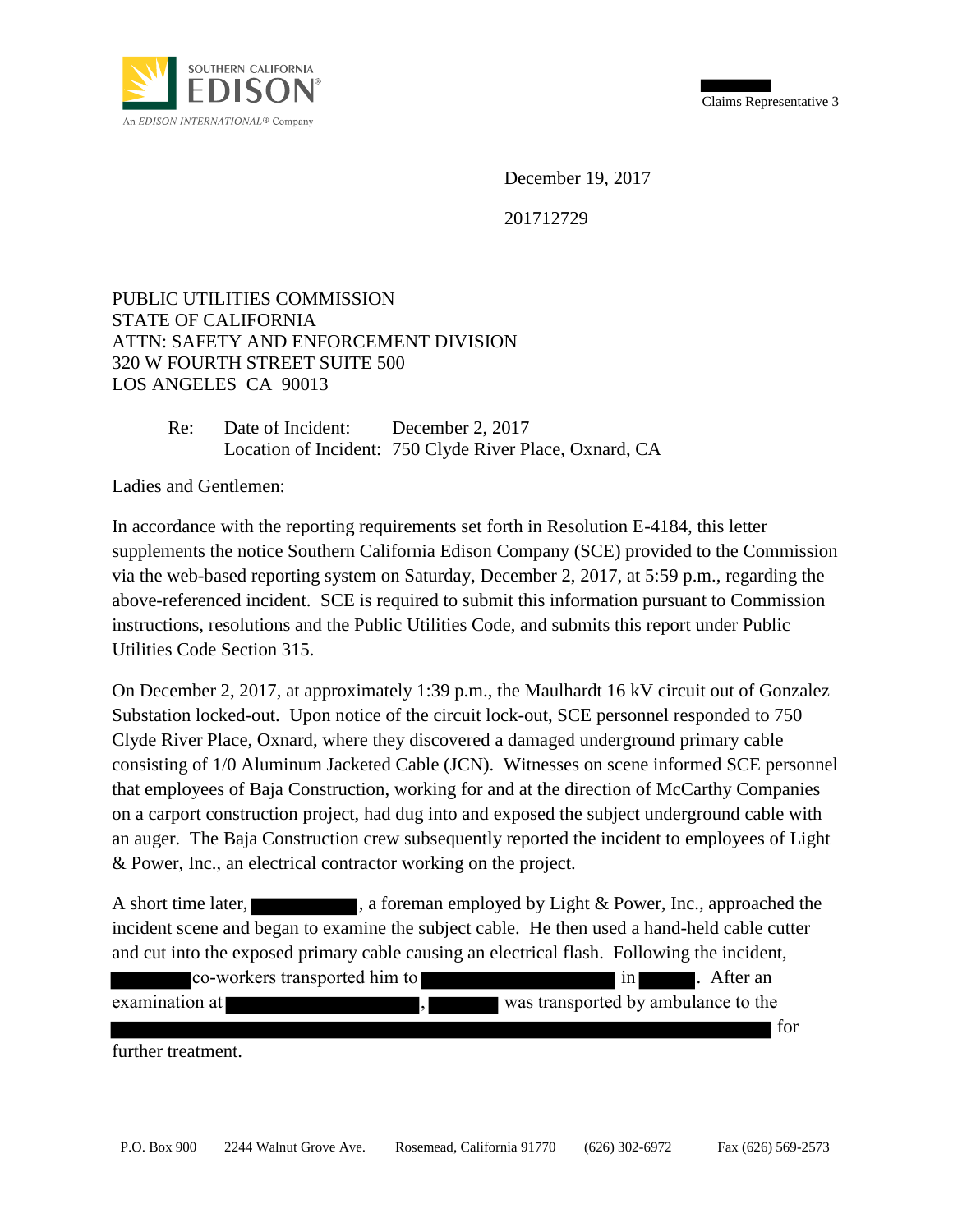Public Utilities Commission December 19, 2017 Page 2 of 2

The SCE facilities involved in the incident consisted of a 1/0 Aluminum Jacketed Cable (JCN) underground primary cable. The involved facilities were part of the Maulhardt 16 kV circuit out of Gonzalez Substation.

It does not appear McCarthy Companies or Baja Construction contacted USA DigAlert prior to the excavation work. No USA markings were present at the incident location at the time of the occurrence. UtiliQuest is currently conducting an investigation into this incident.

The repairs to SCE facilities consisted of splicing in a new section of 1/0 Aluminum Jacketed Cable (JCN). At this time, the complete cost of repairs to SCE facilities has not been tabulated. SCE is unaware of any other property damage or injuries beyond which is reported in this letter.

Sincerely,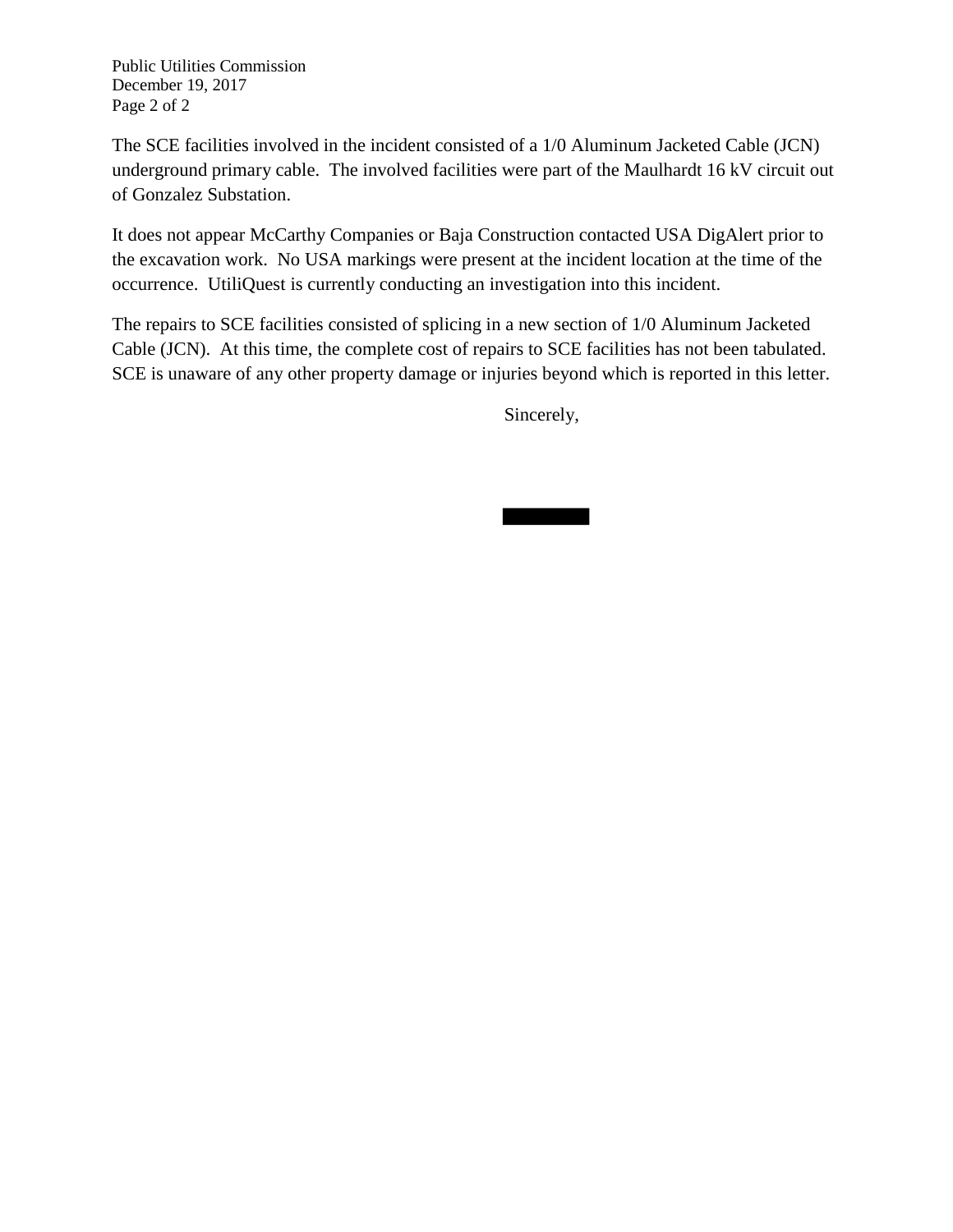

February 06, 2018

201712729

PUBLIC UTILITIES COMMISSION **STATE OF CALIFORNIA** ATTN: SAFETY AND ENFORCEMENT DIVISION 320 W FOURTH STREET SUITE 500 LOS ANGELES CA 90013

> $Re:$ Date of Incident: December 2, 2017 Location of Incident: 750 Clyde River Place, Oxnard, CA

Ladies and Gentlemen:

In a letter dated December 19, 2017, SCE provided a follow up account as required by Commission instructions, resolutions and Public Utilities Code Section 315. Subsequent to this submission, SCE has been informed of a change in material fact concerning this incident and provides the following update.

In the December 19, 2017 letter, SCE reported the following:

It does not appear McCarthy Companies or Baja Construction contacted USA DigAlert prior to the excavation work. No USA markings were present at the incident location at the time of the occurrence.

SCE was recently advised by Digalert of an error in their research regarding the existence of a Digalert ticket for the subject location. According to Digalert, Baja Construction did notify Digalert of the excavation activity prior to the event. A copy of the correspondence and ticket supplied by Digalert to SCE is attached to this letter.

Notwithstanding this correction, no readily visible marks were observed by SCE after the incident occurred. Whether the marks were obscured by the "spoil" from the excavation itself, other construction activity at the site or other reason(s) is under review.

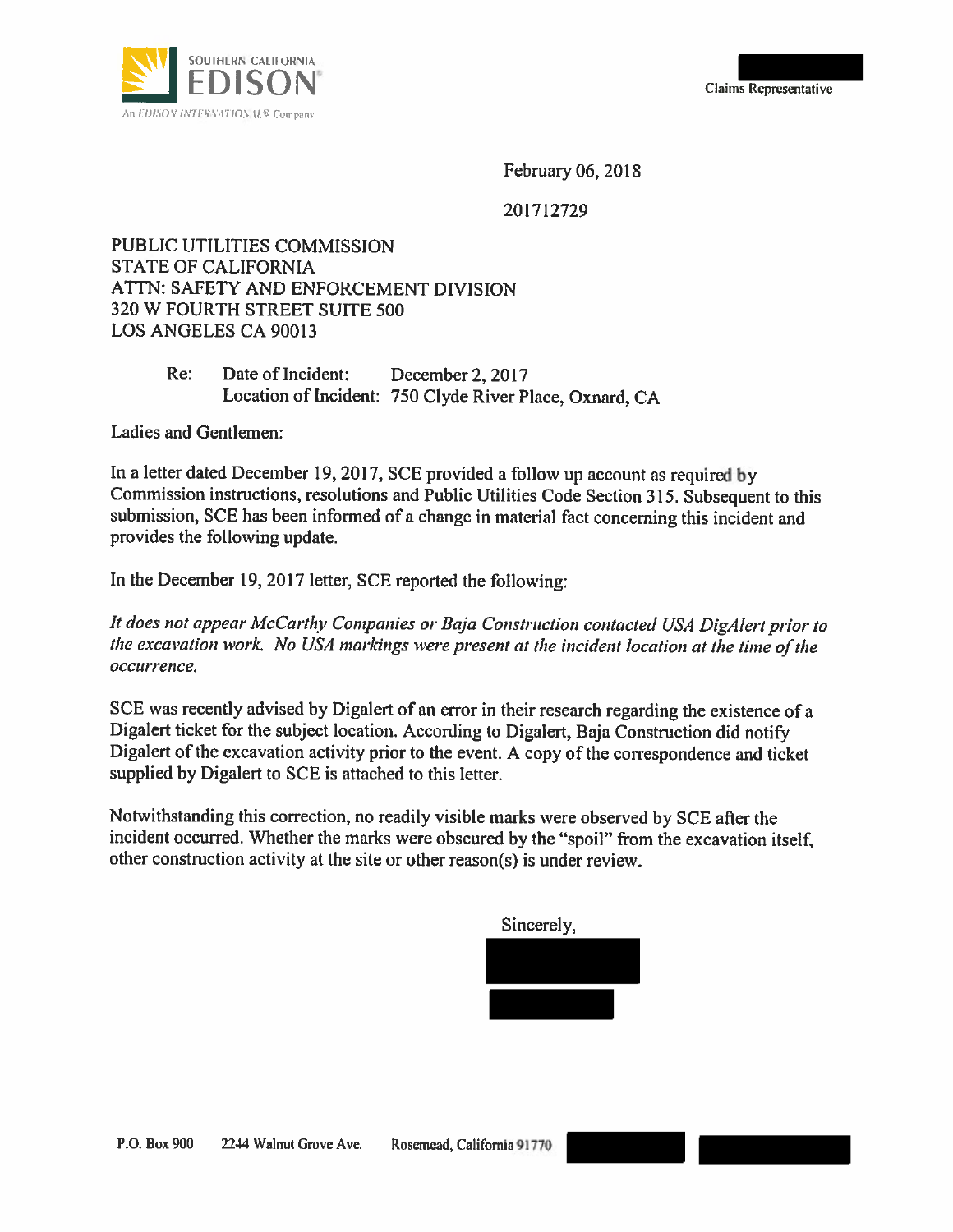| From:               |                                    |        |  |
|---------------------|------------------------------------|--------|--|
| Sent:               | Monday, January 29, 2018 8:19 AM   |        |  |
| To:                 |                                    |        |  |
| Subject:            | (External): Re: 750 Clyde River Pl |        |  |
| <b>Attachments:</b> | a173121598.pdf                     |        |  |
|                     |                                    | $\sim$ |  |
|                     |                                    |        |  |

On 12/4/2017, you sent a request to search our records from 5/1/2017 through 12/2/2017, for the address of 750 Clyde River PI in Oxnard. Although DigAlert tickets were provided to you, DigAlert converted its archive database on 11/1/2017 which has led to some errors.

I am in the process of redoing request with a search date on or after 11/1/2017 and have found the attached DigAlert ticket A173121598 was not included in your results but was an active ticket for your time frame and location.

 $\mathbf{1}$ 

This ticket has already been submitted to the PUC.

I apologize for any inconvenience.

Satety Director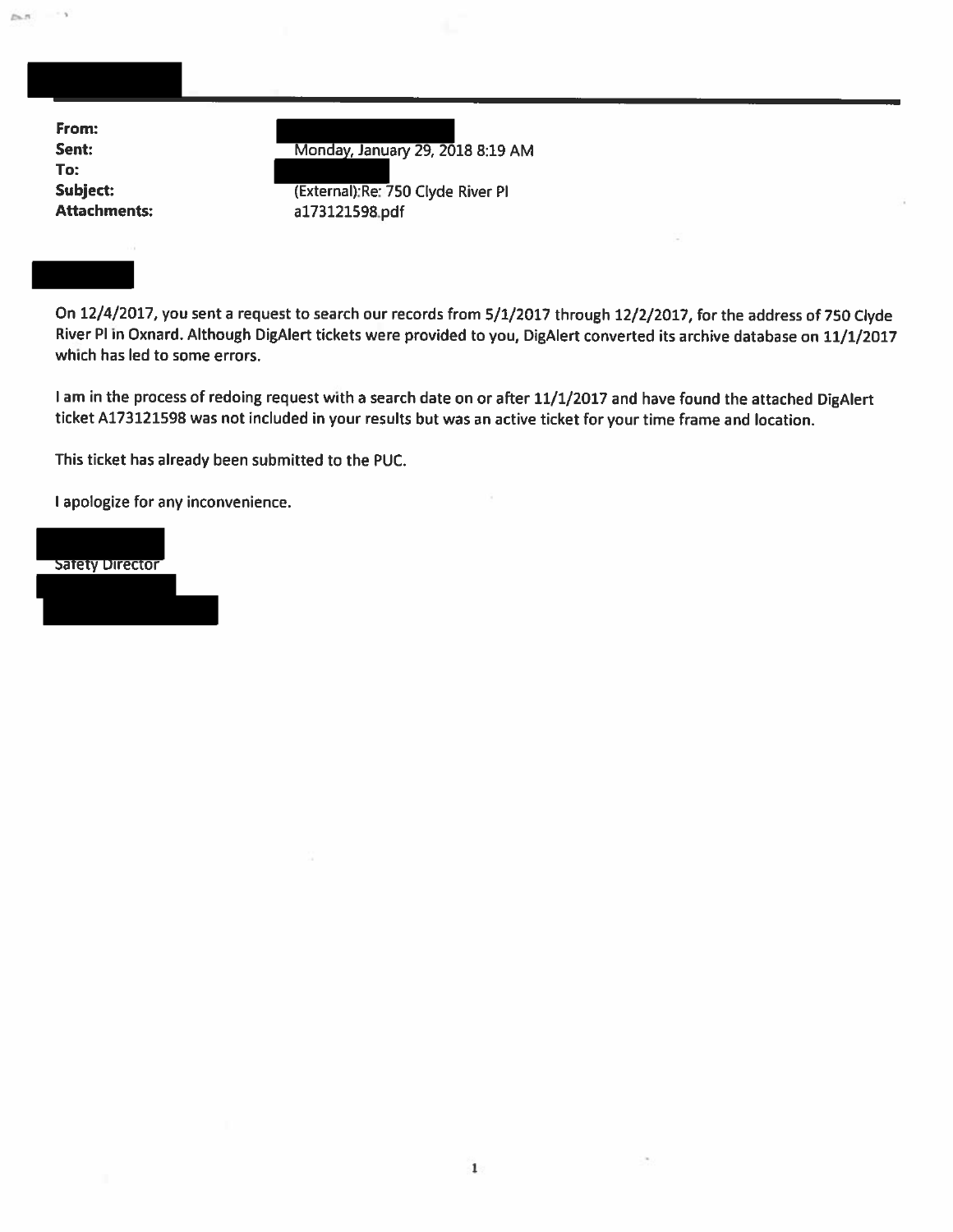## MBRCOD 00000 USAS 11/08/17 16:28:28 A173121598-00A NORM NEW POLY

Ticket : A173121598 Date: 11/08/17 Time: 16:20 Oper: ADW Chan: 100 Old Tkt: A173121598 Date: 11/08/17 Time: 16:20 Oper: ADW Revision: 00A

Company: BAJA CONSTRUCTION Caller: Co Addr: 233 FOSTER ST City&St: MARTINEZ, CA Zip: 94553 Phone: Ext: Call back: 7AM-5PM  $Form: \mathbb{J}$ Phone: Email: State: CA County: VENTURA Place: OXNARD Delineated: Y Delineated Method: WHITEPAINT Address: 750 Street: CLYDE RIVER PL X/ST 1 : N VENTURA RD  $MPM 1:$ **MPM 2:** Locat: PARKING LOTS AT ADDRESS, WHICH IS RIVER PARK SENIOR LIVING APARTMENT : COMPLEX LOC ON S/COR/OF INTER/OF CLYDE RIVER PL & N VENTURA RD Excav Enters Into St/Sidewalk: N Grids: Lat/Long : 34.245800/-119.182105 34.243060/-119.178285 : 34.243025/-119.184095 34.240285/-119.180276 Caller GPS: Boring: Y Explosives: N Vacuum: N Re-Mark: N Work : INSTALL FOOTINGS FOR CARPORT Wkend: N Night: N Work date: 11/13/17 Time: 17:01 Hrs notc: 121 Work hrs: 020 Priority: 2 Instruct : MARK BY Permit: NOT AVAILABLE Done for : MCCARTHY COMPANY Tkt Exp: 12/06/17 Mbrs : ATTDSOUTH OWDDIST OXN02 OXN03 SCG4UR USCE39 UTWCNW39 **UVZSTABAR** VEN46DIST IN-HOUSE CMMTS: TKT TIME: 07:30 -- [ADW 11/08/2017 16:28:28 192.168.4.137]

 $\rightarrow$ 

 $\mu_1$  .  $\mu_2$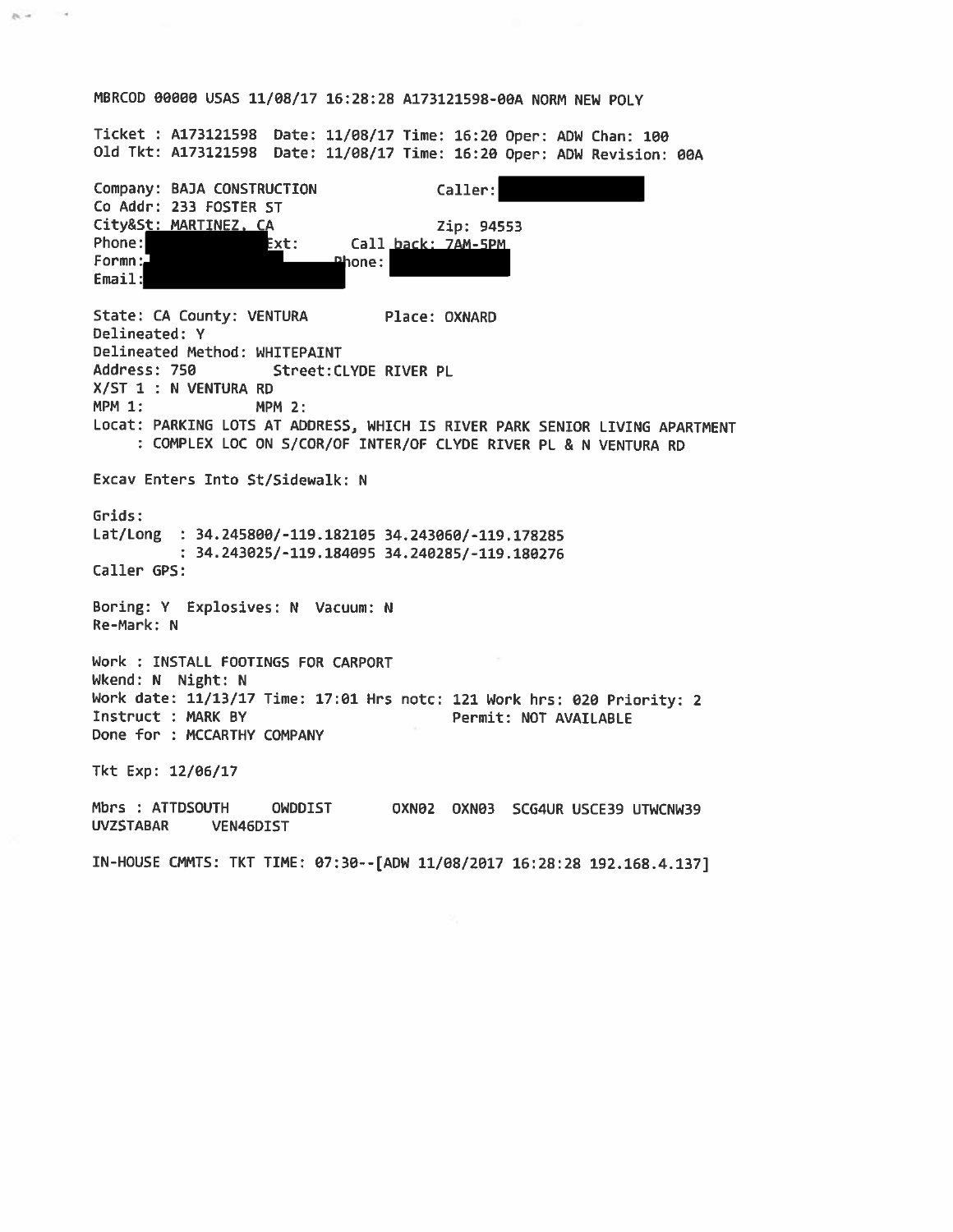## MBRCOD 00000 USAS 12/04/17 09:51:46 A173121598-01A NORM UPDT POLY

 $\sim +$ 

 $-16$ 

Ticket : A173121598 Date: 12/04/17 Time: 09:51 Oper: JRB Chan: 200 Old Tkt: A173121598 Date: 11/08/17 Time: 16:20 Oper: ADW Revision: 01A

Company: BAJA CONSTRUCTION Caller: Co Addr: 233 FOSTER ST City&St: MARTINEZ. Zip: 94553  $\Gamma$ Phone: Call back: 7AM-5PM Ext: Formn: Phone: Email: State: CA County: VENTURA Place: OXNARD Delineated: Y Delineated Method: WHITEPAINT Address: 750 Street: CLYDE RIVER PL X/ST 1 : N VENTURA RD **MPM 1: MPM 2:** Locat: PARKING LOTS AT ADDRESS, WHICH IS RIVER PARK SENIOR LIVING APARTMENT : COMPLEX LOC ON S/COR/OF INTER/OF CLYDE RIVER PL & N VENTURA RD Excav Enters Into St/Sidewalk: N Grids: Lat/Long  $: 34.245799/-119.182105 34.243060/-119.178285$ : 34.243025/-119.184094 34.240285/-119.180274 Caller GPS: Boring: Y Explosives: N Vacuum: N Re-Mark: N Work : INSTALL FOOTINGS FOR CARPORT Wkend: N Night: N Work date: 12/04/17 Time: 09:51 Hrs notc: 000 Work hrs: 000 Priority: 2 Instruct : WORK CONTINUING Permit: NOT AVAILABLE Done for : MCCARTHY COMPANY Tkt Exp: 01/01/18 **COMMENTS** \*\*RESEND\*\*UPDATE ONLY-WORK CONT PER [JRB 12/04/2017 09:51:38 AM] Mbrs : ATTDSOUTH OXN02 OXN03 SCG4UR USCE39 UTWCNW39 OWDDIST **UVZSTABAR** VEN46DIST IN-HOUSE CMMTS: TKT TIME: 07:30--[ADW 11/08/2017 16:28:28 192.168.4.137] TKT TIME: 00:08--[JRB 12/04/2017 09:51:46 192.168.4.37]